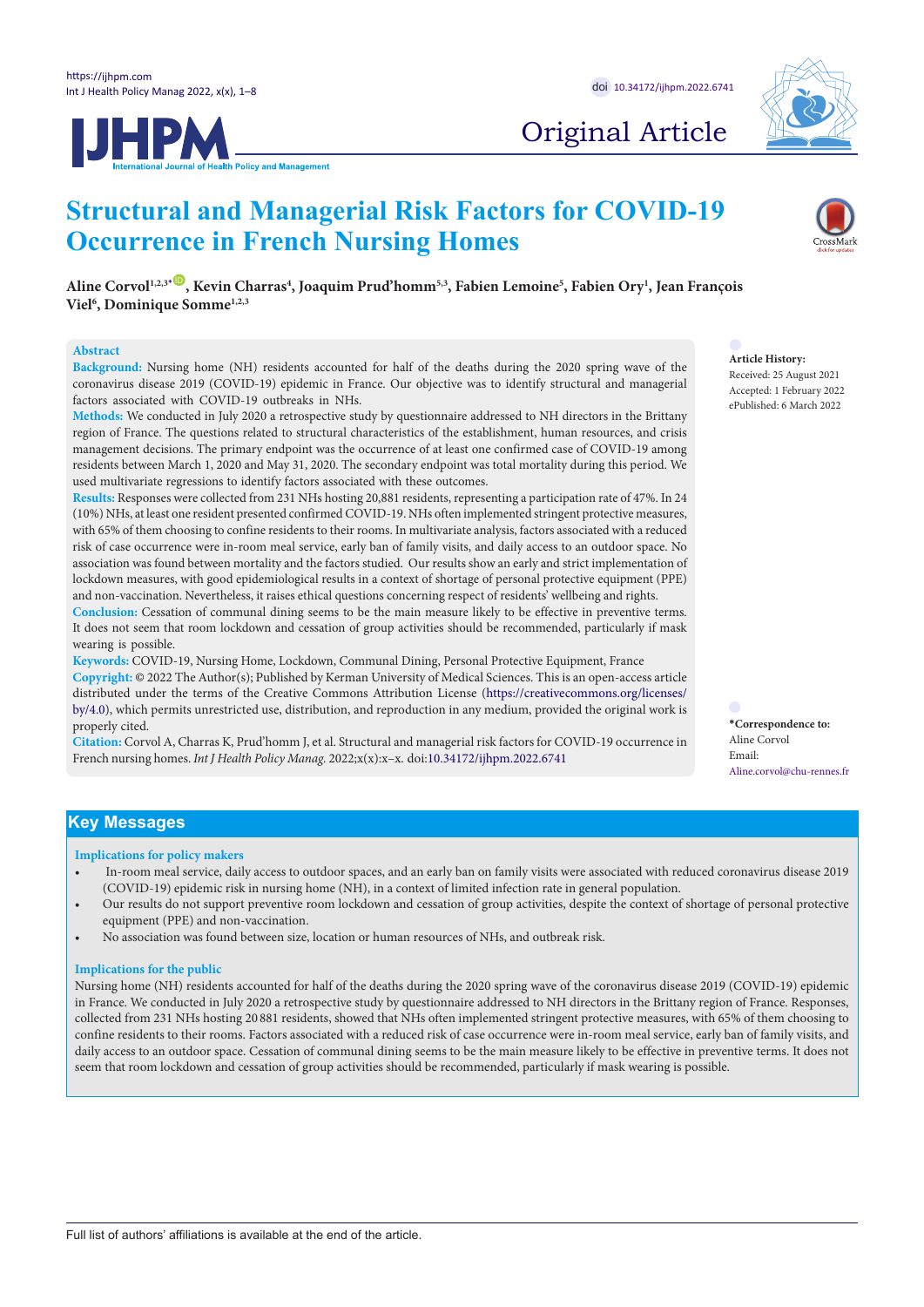## **Background**

The coronavirus disease 2019 (COVID-19) pandemic affected France in the first half of 2020, with a first wave between March and May.<sup>1,2</sup> The French government responded by imposing a strict national lockdown from 17 March to 11 May (closure of schools and non-essential shops).3 Nursing homes (NHs), in France as elsewhere, were particularly affected by the epidemic2,4: among 29 021 deaths during the first wave, 14 178 concerned residents of long-term care facilities.<sup>5</sup> These figures are likely underestimated, notably because of the absence of systematic reverse transcription polymerase chain reaction (RT-PCR) testing in NHs at the start of the epidemic.6 Our study was in Brittany, a region of western France that was relatively little affected by the first wave of COVID-19,<sup>4</sup> despite a first cluster from March 1, 2020,<sup>2</sup> with a total of 2890 confirmed cases among 3 340 400 inhabitants between March and May.7

In France, NHs (ie, établissement d'hébergement pour personnes âgées dépendantes) are long-term care facilities, which house 10% of people aged over 75.8 Over half the residents have a severe loss of functional independence, 8 out of 10 have cognitive disorders, and median survival is 28 months.<sup>9</sup> These public, private for-profit or private not-for-profit homes provide social and nursing support to residents. A coordinating physician deals with organizational matters. However, residents are mainly cared for by general practitioners based outside. There is usually no nurse overnight.

Lockdown measures in French NHs were initiated on 11 March, with a governmental recommendation to ban all non-professional visits.10 Mask wearing at that time was officially advised against, except in hospital sectors receiving people infected by COVID-19, because of the risk of a break in supply.11 On 28 March, the government recommended a strengthening of social distancing measures in NHs, including going as far as confining residents to their rooms.<sup>12</sup> It was only on 31 March that the Public Health Council recommended systematic mask wearing by NH personnel and the ending of communal meals and activities.13 Finally, on 20 April, a governmental protocol authorized visits under strict supervision (dedicated secure space, surveillance by a caregiver to ensure respect of social distancing).<sup>14</sup>

Faced with the twofold necessity to prevent an outbreak while maintaining an acceptable quality of life for the residents, NHs responded according to their structural characteristics, the availability of personal protective equipment (PPE) and the local dynamics of the epidemic.<sup>15</sup> These choices were made under uncertainty,<sup>16</sup> heightened by difficulties of access to RT-PCR tests during the first wave of the epidemic. Until mid-April, RT-PCR tests were mainly performed by mobile teams that only intervened when there was a cluster of at least two suspected cases among residents.17 When one of the tests was positive, all symptomatic residents of the same NH were considered "probable cases," without a new test being performed. Symptoms have been defined in this study as "fever, respiratory signs or sudden fatigue." There was no systematic testing of residents or of caregivers.

Our study had a quantitative component involving

administration of a questionnaire, the results of which are presented here, and a qualitative component. The primary objective was to analyze retrospectively the factors associated with the occurrence of at least one confirmed case in NHs. Our hypotheses related to the effect of the different protective measures, the search for a link between the risk of an outbreak and the human resources, the size and location of the NH. The secondary objective was to analyze the factors associated with the number of deaths among residents during this period. This variable is important in taking into account the proportion of deaths linked to COVID-19 for which no diagnosis was made, and the potentially harmful effects of lockdown measures on health in general.<sup>18</sup> Lastly, the study allowed us to document practices concerning the lockdown of residents and the main difficulties identified by the management teams.

# **Methods**

# Setting and Partners

The research team included geriatricians directly involved in providing support to NHs,<sup>17</sup> a physician-epidemiologist, an advanced practice nurse and a psychologist. The questionnaire was drawn up and administered in partnership with the regional support centre for quality of care,<sup>19</sup> the Support Centre for the Prevention of Nosocomial Infections, and the National Association of Coordinating Physicians for NHs.

#### **Participants**

We included all NHs in the Brittany region of France, using the list of the regional support centre for quality of care. The support centre first contact them to ensure they were not opposed to participation. The questionnaire was then emailed to them on June 23, 2020, with three follow-up reminders in July.

# Endpoints

The primary endpoint was the occurrence of at least one case of COVID-19 among residents between March 1, 2020 and May 31, 2020, confirmed by a positive RT-PCR test using a nasopharyngeal swab or by a chest scan. The secondary endpoint was the total number of residents who died during this period.

#### Variables Observed

The research team designed a questionnaire using literature data and governmental recommendations. Particular effort was made to keep it concise. It was revised and amended by all partners and then tested by three NH directors who estimated that 20 to 30 minutes were needed to complete the questionnaire.

The questionnaire comprised 35 multiple-choice questions on the NH structural characteristics and human resources, lockdown measures implemented before the occurrence of a case, difficulties experienced concerning observance of the protective measures (4-point Likert scale: very easy, rather easy, sometimes difficult, very difficult), and the consequences of the outbreak. The questionnaire ended with two open questions concerning resources that were in short supply during crisis management and the most useful resources.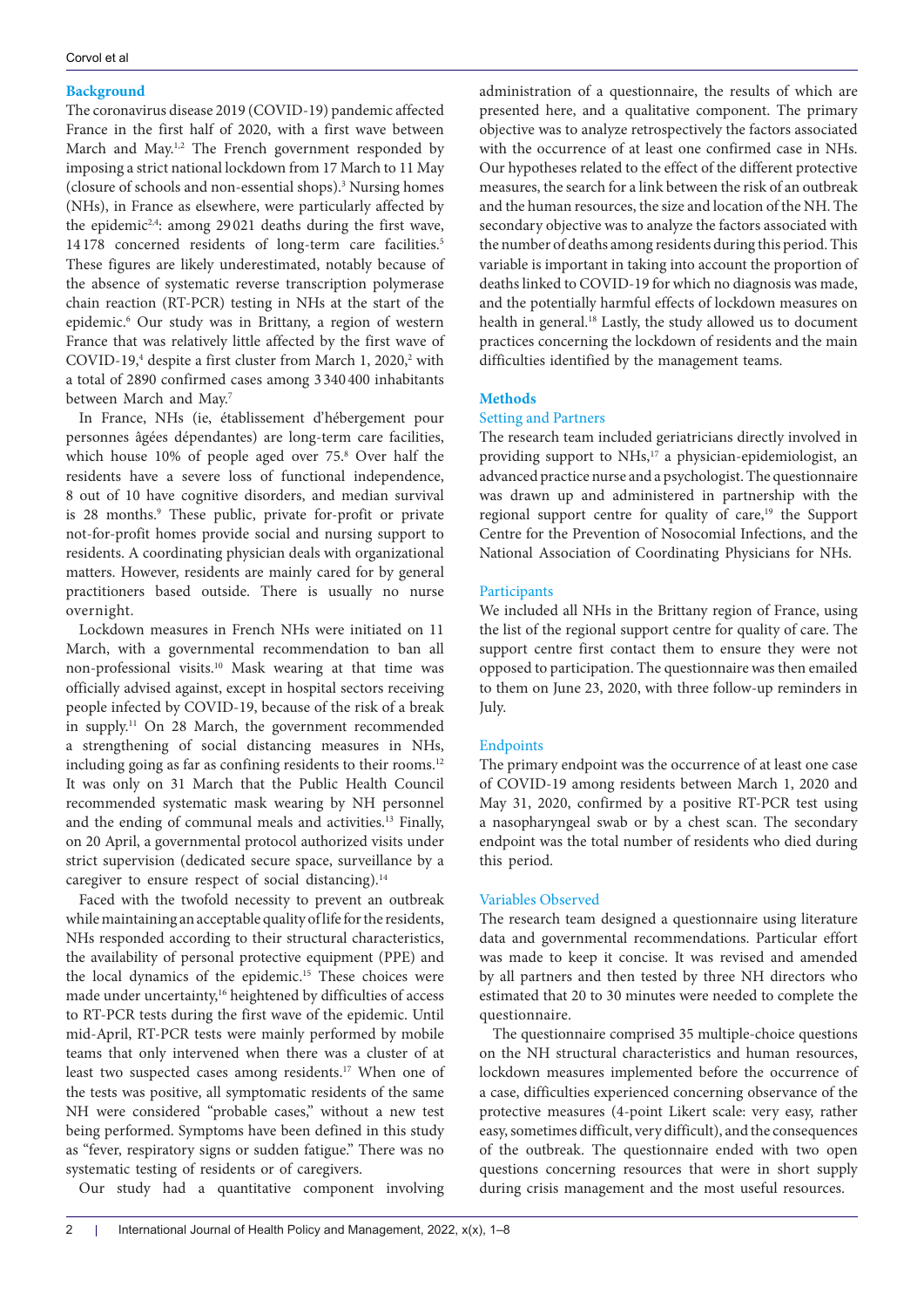More precisely, the explanatory variables collected concerned the location of the NH (rural or urban, distinguishing between city centres, isolated towns, and suburbs; the administrative department); the number of residents and their average functional dependence<sup>21</sup>; the proportion of double rooms; human resources such as the presence of a coordinating physician or a hygienist, the ratios of nurses, healthcare assistants, and all salaried personnel per resident. Questions also related to lockdown measures implemented before the occurrence of a first case: number of residents per sector, residents confined to their rooms, daily access to an outside area, in-room meal service, cessation of group activities. The last questions related to possible misuse of masks and gowns (for example, use for longer than recommended by the manufacturer, re-use of disposable materials, use of unlicensed or home-made equipment), the pre-emptive or delayed implementation of recommendations, concerning a ban on visits<sup>10</sup> and systematic mask wearing by professionals. 3

#### Statistical Analysis

In a multivariate logistic regression, the statistical unit was the NH and the variable explained the presence or absence of at least one case of COVID1-19 among residents during the period considered. All the explanatory variables mentioned above were considered, the number of residents being a forced variable. The territorial subdivision (four in the Brittany region) in which the NH was located was forced in the multivariate model to account for variation in epidemic dynamics across Brittany. All other explanatory variables with a degree of significance <.20 in univariate analyses were included in the multivariate model. <sup>20</sup> The results are expressed as odds ratios (ORs) with their 95% confidence intervals (CIs). A quasi-Poisson regression was then used to explain the number of all-cause deaths in the NH. We introduced the number of residents as an offset variable. The same explanatory variables were studied and the same strategy for selection of explanatory variables was followed. The results are expressed in the form of relative risk with its 95% CI. All statistical analyses were done using R software (version 4.0.2).

#### **Results**

# Description of the Sample

Of the 492 NHs identified, 2 refused to receive the questionnaire. We included all respondents in the analysis. The 231 NHs that completed the questionnaire (participation rate 47%) accommodated 20 881 residents. Of these 231, 66% were public, 30% private not-for-profit, and 4% forprofit. Most (56%) had no double rooms. Each of the 231 NHs accommodated an average of 90 residents (range 13 to 448; median 76). The position of coordinating physician was not filled in 35% of them and more than 5 different general practitioners attended to the residents in 71%. Almost half (48%) of the NHs had a professional whose time was in part devoted to hygiene, and 58% organized hygiene training during this period. There were 0.07 full-time equivalent nurses and 0.29 healthcare assistants per resident.

#### Morbidity-Mortality

In all, 1307 deaths were recorded among the 20 881 residents of the NHs questioned during these 3 months, ie, a death rate of 6%. In 24 (10%) NHs, at least one resident presented a confirmed COVID-19 infection. The total number of confirmed or probable cases was 241 (9% of the 2567 residents hosted in those 24 NHs), ranging from 1 (9 NHs) to 45, with an average of 9 cases/NH. Sixty-four deaths were associated with COVID-19, ie, a death rate of 26% (64/241) for probable or confirmed cases. Overall, COVID-19 was associated with 5% of the deaths that occurred during this period in the 231 NHs.

Forty-two NHs (18%) reported that at least one staff member had tested positive, the total being 149 employees, symptomatic or not. Systematic testing of staff was carried out in 39 NHs (17%).

#### Outbreak Management

Our results show that NHs frequently implemented lockdown measures in advance of governmental recommendations. Thus, 92%oftheNHs askedall caregiverstowear amask before the recommendation of 31 March, and 31% of them from the first fortnight of March. Likewise, 51% of NHs banned family visits before the governmental recommendation was issued on March 11, 2019. Overall, 65% of the NHs chose to confine residents to their rooms, 80% served meals in the residents' rooms and 62% stopped all group activities. In 27% of the NHs, the residents did not have daily access to an outdoors area. The restrictions imposed by the epidemic prompted 75% of the NH to recruit extra staff. Furthermore, 45% depended on volunteers and 29% acquired personnel redeployed from institutions closed because of the lockdown. PPE Supply difficulties resulted in misuse of masks in 67% of NHs and of gowns in 25%.

# Factors Associated With the Occurrence of at Least One Case of COVID-19 Among Residents

In multivariate analysis, the factors associated with decreased risk were in-room meal service, pre-emptive banning of visits, and daily access to a space outdoors. The total number of residents in the NH or per sector, the presence of double rooms, and human resources (presence of a physician, caregiver-to-resident ratio, total staff-to-resident ratio) had no influence on the risk of occurrence of a case. Misuse of PPE was also not associated with the occurrence of cases. The ORs of the explanatory variables included in the multivariate model are presented in [Table 1.](#page-3-0)

#### Factors Associated With Overall Mortality

None of the observed factors was significantly associated with the mortality of residents in multivariate analysis. We found no effect of geographical location, pooled residents functional dependence score, available human resources, or the number of residents in the NH or by sector. Lockdown methods were not associated with the number of deaths. The ORs of the explanatory variables included in the multivariate model are presented in [Table 2.](#page-4-0)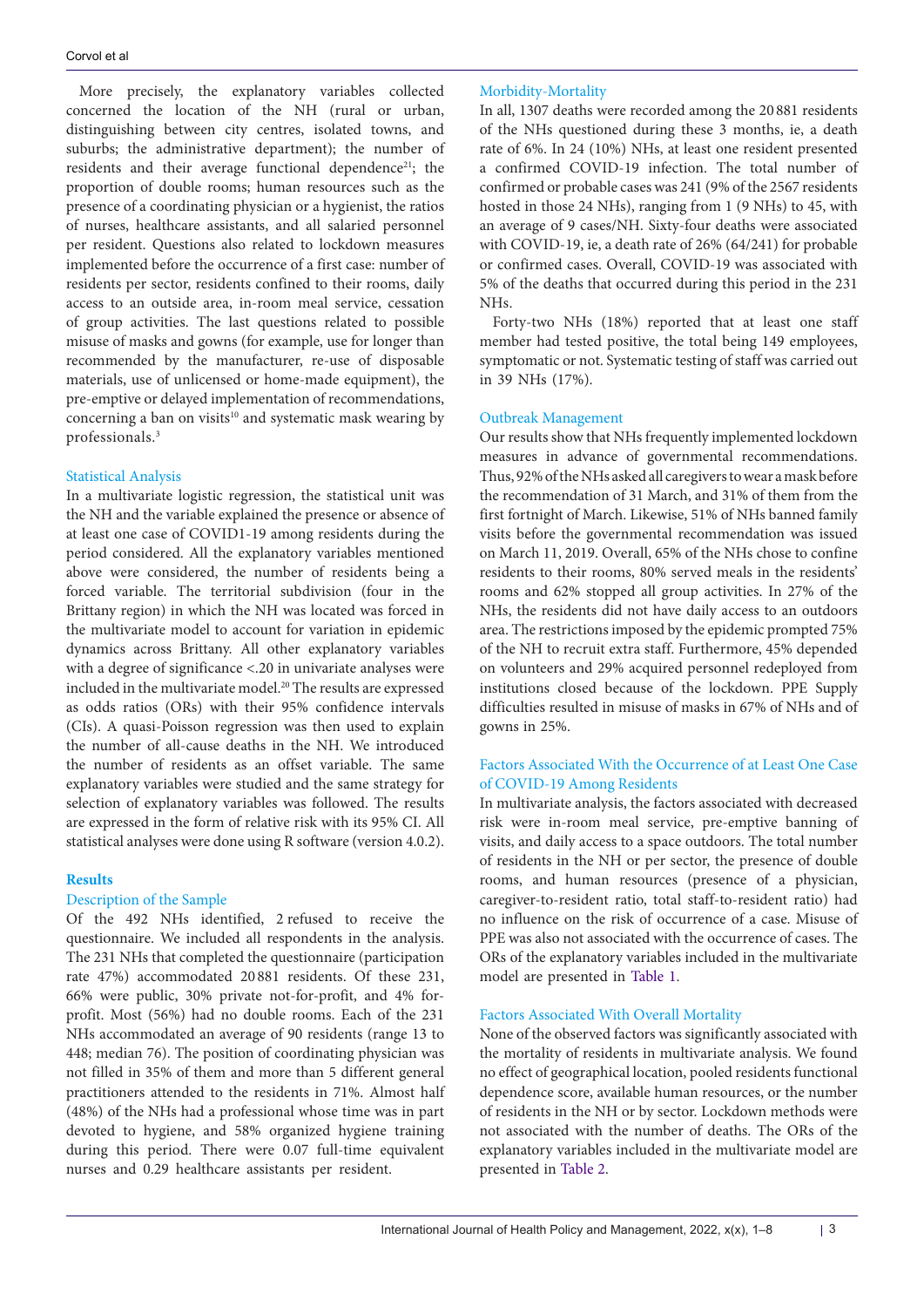<span id="page-3-0"></span>**Table 1.** Odds Ratios and Significance of the Criteria Associated With the Occurrence in Nursing Homes of at Least One Case of COVID-19 Included in the Multivariate Analysis (Univariate *P* < .20)

|                                       | <b>Univariate Analysis</b> |                          |                          | <b>Multivariate Analysis</b> |                |                          |  |
|---------------------------------------|----------------------------|--------------------------|--------------------------|------------------------------|----------------|--------------------------|--|
|                                       | OR                         | 95% CI                   | P                        | <b>OR</b>                    | 95% CI         | P                        |  |
| Urbanization                          |                            |                          | .10                      |                              |                | .13                      |  |
| City centre                           | 1.00                       |                          | $\overline{\phantom{a}}$ | 1.00                         |                |                          |  |
| Suburb                                | 1.99                       | $0.64 - 6.11$            | .23                      | 4.38                         | 0.85-26.16     | .09                      |  |
| Isolated town                         | 0.38                       | $0.08 - 1.37$            | .16                      | 0.54                         | $0.06 - 3.78$  | .55                      |  |
| Rural area                            | 0.70                       | $0.22 - 2.14$            | .53                      | 1.19                         | $0.21 - 7.05$  | .85                      |  |
| Territorial subdivision               |                            |                          | .09                      |                              |                | .11                      |  |
| Finistère                             | 1.00                       |                          | $\overline{\phantom{a}}$ | 1.00                         |                | $\equiv$                 |  |
| Morbihan                              | 1.20                       | $0.21 - 6.76$            | .83                      | 3.87                         | 0.25-72.20     | .33                      |  |
| Côtes d'Armor                         | 1.59                       | $0.28 - 9.02$            | .59                      | 1.04                         | $0.11 - 10.67$ | .96                      |  |
| Ille et Vilaine                       | 3.65                       | 1.13-16.31               | .05                      | 5.53                         | 0.97-50.22     | .08                      |  |
| Number of residents                   | 1.00                       | $1.00 - 1.01$            | .14                      | 0.99                         | $0.97 - 1.01$  | .36                      |  |
| Carers-to-resident ratio              | 0.01                       | $0.00 - 2.82$            | .14                      | 0.10                         | 0.00-291.69    | .60                      |  |
| Total staff-to-resident ratio         | 0.01                       | $0.00 - 0.37$            | .02                      | 0.34                         | 0.00-140.21    | .74                      |  |
| Residents-to-sector ratiºa            | 1.12                       | 1.05-1.21                | $-.01$                   | 1.07                         | $0.93 - 1.26$  | .38                      |  |
| Hygienist                             |                            |                          | .03                      |                              |                | .26                      |  |
| None                                  | 1.00                       | $\overline{\phantom{a}}$ | $\blacksquare$           | 1.00                         |                | $\sim$                   |  |
| Intern to NH                          | 2.23                       | $0.76 - 6.65$            | .14                      | 1.56                         | $0.33 - 7.14$  | .57                      |  |
| Shared nurse from SCPNI               | 3.96                       | 1.38-11.83               | .01                      | 3.88                         | 0.76-21.96     | .11                      |  |
| Ban on visits                         |                            |                          |                          |                              |                |                          |  |
| Early (before March 11, 2020)         | 1.00                       |                          | $\blacksquare$           | 1.00                         |                | $\overline{\phantom{a}}$ |  |
| When recommended or later             | 1.87                       | $0.80 - 4.64$            | .16                      | 5.27                         | 1.29-27.63     | .03                      |  |
| Mask wearing                          |                            |                          |                          |                              |                |                          |  |
| Early (before March 14, 2020)         | 1.00                       |                          | $\overline{\phantom{a}}$ | 1.00                         |                |                          |  |
| From March 14, 2020                   | 3.53                       | 1.16-15.29               | .05                      | 3.38                         | $0.71 - 22.72$ | .16                      |  |
| Residents confined to rooms           |                            |                          |                          |                              |                |                          |  |
| No                                    | 1.00                       |                          | ÷,                       | 1.00                         |                |                          |  |
| Yes                                   | 0.29                       | $0.11 - 0.69$            | $-.01$                   | 0.36                         | $0.08 - 1.54$  | .18                      |  |
| Daily access to an outdoor space      |                            |                          |                          |                              |                |                          |  |
| No                                    | 1.00                       |                          | $\overline{\phantom{a}}$ | 1.00                         |                |                          |  |
| Yes                                   | 0.42                       | $0.18 - 1.04$            | .05                      | 0.20                         | $0.04 - 0.90$  | .04                      |  |
| In-room meal service for over 1 month |                            |                          |                          |                              |                |                          |  |
| No                                    | 1.00                       |                          |                          | 1.00                         |                |                          |  |
| Yes                                   | 0.11                       | $0.04 - 0.28$            | < .001                   | 0.10                         | $0.02 - 0.35$  | $-.001$                  |  |

Abbreviations: OR, odds ratio; CI, confidence interval; SCPNI, Support Centre for the Prevention of Nosocomial Infections; NH, nursing home; COVID-19, coronavirus disease 2019.

a Per 10 units.

## Resources Identified and Difficulties Reported

Implementation of protective measures among professionals was deemed to be rather easy, except for social distancing. In contrast, it was harder to get residents to comply with the measures concerning confinement to rooms, hand hygiene, or social distancing (cf. [Figure](#page-4-1)).

The main difficulty spontaneously mentioned were the lack PPE, including mainly masks but also gown, goggles, head and shoe cover, gloves. Hydroalcoholic solution or Disinfectant were also cited. Lack of human resources have been reported by 36% of respondents, whether medical and nursing, and social. Finally*,* the abundance of sometimescontradictory recommendations (25% of respondents) appear as an additional challenge. Concerning useful resources, respondents bring forward all kind of formal or informal networks, and local solidarities. One fifth spontaneously

mentioned redeployment of personnel from other institutions (closed hospital departments, schools, etc) who had become available because of lockdown-imposed cessation of activities. Concerning access to and sorting of information, 58% of respondents mentioned as sources the support services (regional support centre for quality of care, geriatric hotline, and Support Centre for the Prevention of Nosocomial Infections).

# **Discussion**

#### Identified Risk Factors

In-room meal service, daily access to outdoor spaces, and early ban on visits were associated in our study with reduced outbreak risk. The central role of communal dining in transmission has already been pointed out in studies conducted in the general population. <sup>28</sup> Nonetheless, to our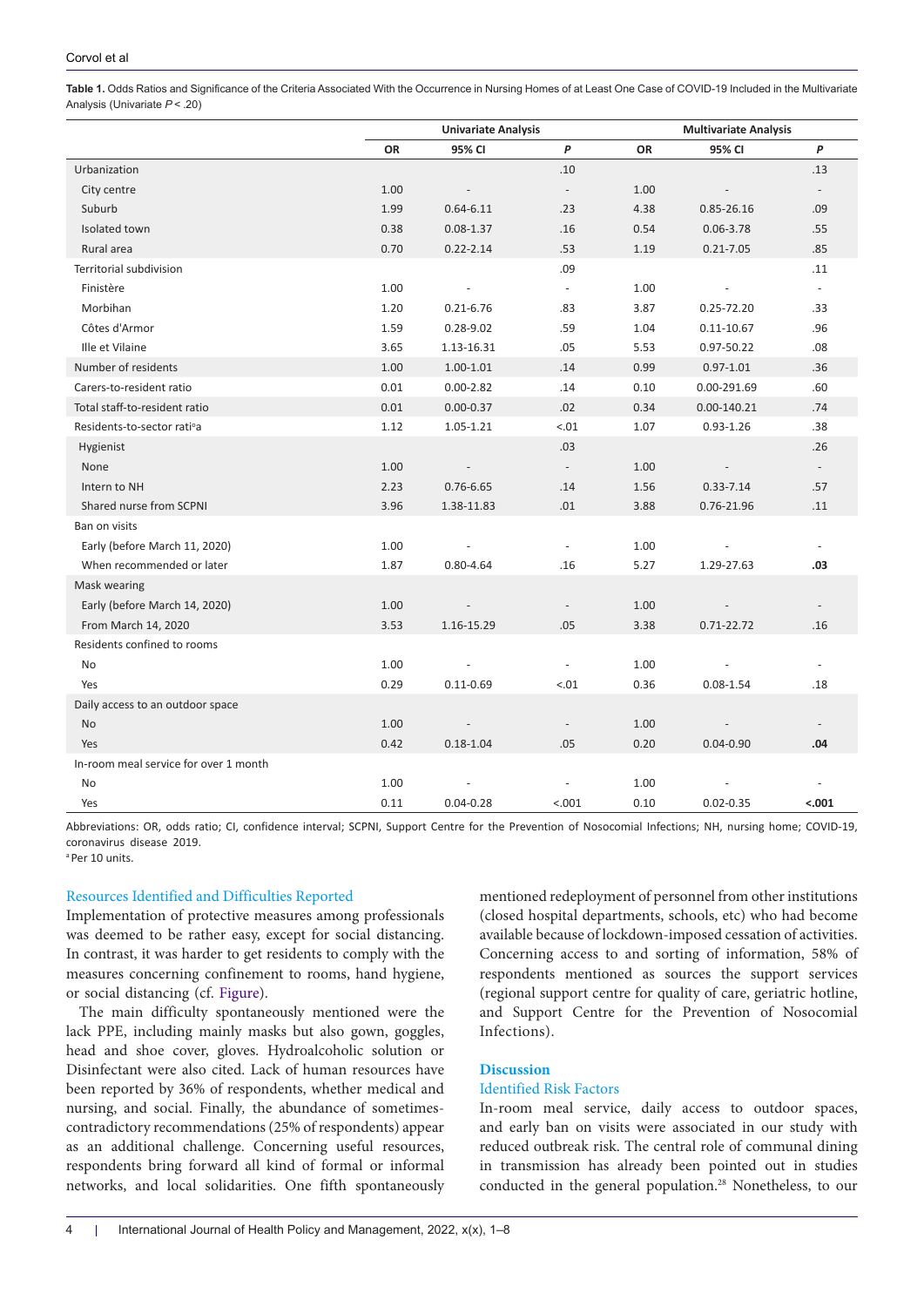<span id="page-4-0"></span>

| <b>Table 2.</b> Odds Ratios and Significance of the Criteria Associated With the Mortality Rate Included in the Multivariate Analysis (Univariate P< .20) |  |  |
|-----------------------------------------------------------------------------------------------------------------------------------------------------------|--|--|
|                                                                                                                                                           |  |  |

|                                                             | <b>Univariate Analysis</b> |                          |                          | <b>Multivariate Analysis</b> |                          |                          |
|-------------------------------------------------------------|----------------------------|--------------------------|--------------------------|------------------------------|--------------------------|--------------------------|
|                                                             | <b>OR</b>                  | 95% CI                   | P                        | <b>OR</b>                    | 95% CI                   | P                        |
| Territorial subdivision                                     |                            |                          | .63                      |                              |                          | .58                      |
| Finistère                                                   | 1.00                       | $\overline{\phantom{a}}$ | $\overline{\phantom{a}}$ | 1.00                         | $\overline{\phantom{a}}$ | $\overline{\phantom{a}}$ |
| Morbihan                                                    | 1.08                       | $0.86 - 1.36$            | .48                      | 1.07                         | $0.85 - 1.34$            | .58                      |
| Côtes d'Armor                                               | 0.96                       | $0.75 - 1.22$            | .75                      | 0.89                         | $0.69 - 1.15$            | .40                      |
| Ille et Vilaine                                             | 0.94                       | $0.78 - 1.15$            | .55                      | 0.94                         | $0.76 - 1.15$            | .53                      |
| Pooled residents functional dependence score <sup>a,b</sup> | 1.01                       | $1.00 - 1.02$            | .10                      | 1.01                         | 1.00-1.02                | .09                      |
| Residents-to-sector ratio <sup>b</sup>                      | 1.01                       | 1.00-1.02                | .11                      | 1.01                         | $0.99 - 1.02$            | .32                      |
| In-room meal service                                        |                            |                          |                          |                              |                          |                          |
| No                                                          | 1.00                       | $\overline{\phantom{a}}$ | $\overline{\phantom{a}}$ | 1.00                         | $\overline{\phantom{a}}$ | $\overline{\phantom{0}}$ |
| Yes                                                         | 0.86                       | $0.73 - 1.02$            | .08                      | 0.87                         | $0.73 - 1.06$            | .16                      |
| Misuse of gowns                                             |                            |                          |                          |                              |                          |                          |
| <b>No</b>                                                   | 1.00                       | $\qquad \qquad -$        | $\overline{\phantom{a}}$ | 1.00                         |                          | $\overline{\phantom{a}}$ |
| Yes                                                         | 1.17                       | $0.97 - 1.39$            | .10                      | 1.19                         | $0.98 - 1.43$            | .07                      |

Abbreviations: OR, odds ratio; CI, confidence interval.

<sup>a</sup> Evaluated with the French tool GIR used for NH funding.

**b** Per 10 units.

knowledge this is the first time it has been shown in agedcare settings. This result should be weighed against the fact that communal dining is associated with an increase in energy intake. 29

Room lockdown was implemented by nearly two-thirds of NHs, at the risk of a large impact on residents' quality of life. In one-quarter of NHs the residents did not even have daily access to an outdoors space. Our results indicate that room lockdown, observance of which by residents with dementia syndrome is difficult to enforce, does not result in better control of the risk of outbreak than cessation of communal dining.

The effect of an early ban on visits should be interpreted in a context where visits took place without the wearing of PPE. It is therefore hard to extrapolate to other situations and bans on visits cannot be recommended for a prolonged period for obvious ethical reasons.

The third factor associated with decreased risk of an outbreak in an NH is more surprising: daily access to an outdoors area for all asymptomatic residents. While it is

well known that the transmission of severe acute respiratory syndrome coronavirus 2 (SARS-CoV-2) is more frequent indoors than outdoors,<sup>30</sup> this association was unexpected. This result can be compared to that of the case-control ComCor study, <sup>31</sup> which found an association between outdoor physical activity and reduced risk of SARS-CoV-2 infection. In the absence of a known pathophysiological hypothesis explaining this association, there may be confounding factors not taken into account by our questionnaire relating to NH architecture and garden layout, <sup>32</sup> or to the quality of management.

Unlike the results reported by White et al in the United States, <sup>33</sup> we found no effect of the total number of residents on the occurrence of outbreaks in NHs. This may be linked with better operational support (management, hygiene, etc.) in the largest NHs, or with widespread room lockdown, which minimized the impact of the total number of NH residents. Rolland et al<sup>34</sup> found that compartmentalization of staff, and not of residents, was associated with reduced occurrence of outbreaks, the risk being analyzed for professionals and residents combined.

<span id="page-4-1"></span>

**Figure.** Difficulties Reported by Nursing Home Directors Concerning Observance of Protective Measures by Professionals and Residents.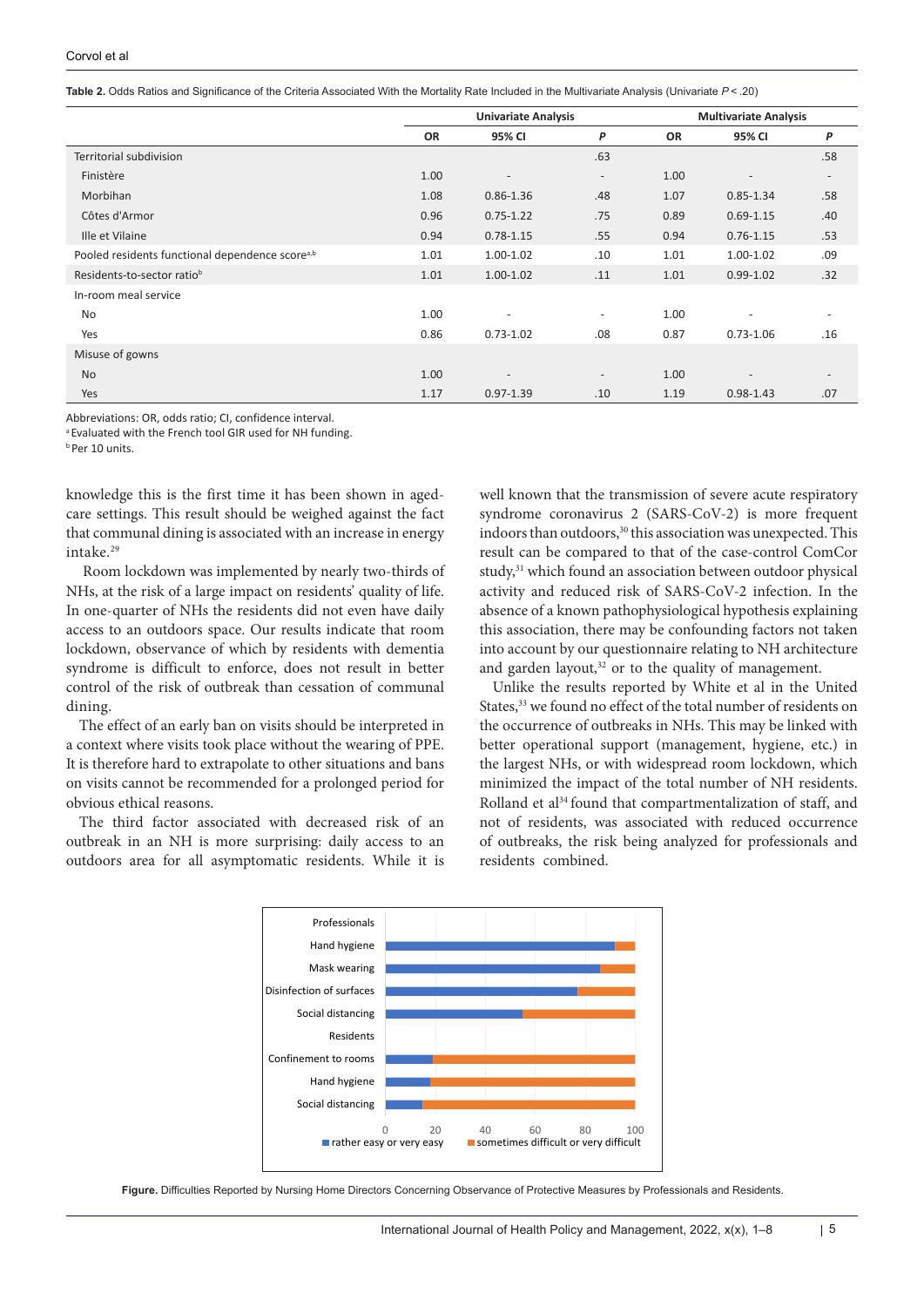Observed mortality correspond to what was expected in comparison with mortality rate in long term care facilities in 2018 and 2019 spring in France  $(2\%$  par month).<sup>35</sup> We identified impact of lockdown measures on confirmed epidemic occurrence but not on total mortality. This leads us to exclude the hypothesis that NH epidemics could have occur in a significant number NH without any positive testing. On the other hand, this should not overshadow the potential adverse consequences of lockdown in terms of loss of autonomy, malnutrition and mental suffering,<sup>27</sup> which may alter the quality of and, in time, the length of life. The lack of relation between the rigour of lockdown and overall mortality leads us to exclude the hypothesis of a significant number of NHs affected by outbreaks that were unconfirmed because testing was not done.

# Low Incidence Rate and Strict Lockdown Measures

Our results give a precise view of the consequences of the COVID-19 epidemic for NH residents in Brittany, in terms of morbidity-mortality, but also living conditions. They are consistent with official data of COVID-19-related deaths in NH in Britany during this period  $(110 \text{ death}^{24})$  in all regional NH, 64 in our survey with a participation rate of 47%). However, the ratio of NH with at least one case differs in our sample (10%) from the ratio calculated from official figures (70/494=14%). This raises concerns on possible response bias, with more replies from NH with lower infection rates

According these official data, NH residents accounted for 34% of deaths in Brittany (110/326). This confirms that NHs in Brittany were relatively spared by the epidemic, with 10% to 14% of them affected during this period, compared with approximately 40% of NHs in France as a whole. 23

Official figures report 110 COVID-19-related deaths in NHs and 326 deaths in total in Brittany during this first wave, <sup>24</sup> thus indicating that NH residents accounted for 34% of deaths. As a comparison, this proportion during the first wave was around 47% for France as a whole, 41% in the United Kingdom, 78% in Canada, and 42% in the United States. <sup>25</sup> In our study, the attack rate remained low after the first cases in most NHs (average attack rate 9%), compared with an attack rate of 45% in a recent meta-analysis. <sup>26</sup> Even if asymptomatic cases have not been taken in account, this rate seems low, and is probably linked with the low rate in general population. $^{36}$ Our study was not designed to explain this low rate. Mortality rate is higher in our survey than in other studies in NH during the same period (26% versus 11% in Burgaña Agoües et al<sup>37</sup>), which is logical as we considered only symptomatic cases.

The early and strict implementation of lockdown measures may seem a posteriori surprising given the low impact of the epidemic in Brittany (6% of deaths in NHs attributed to COVID-19). In a context of great uncertainty and anxiety, directors often preferred to anticipate and then go beyond already strict governmental recommendations, notably concerning the possibility of confining residents to their rooms.

In NHs, no increase in mortality rate was associated with the severity of the lockdown measures. This should not lead to hasty reassurance, given the potential consequences of lockdown in terms of postural maladaptation, malnutrition and mental suffering, <sup>27</sup> which may alter the quality of and, in time, the length of life. Our observations also raise numerous ethical questions concerning respect of the rights and of the well-being of NH residents.

#### Strength and Limitations

The strength of our study lies in its scale. The 231 NHs that completed our questionnaire appear to be representative of NHs in Brittany, in terms of status, <sup>7</sup> size, and the average degree of loss of independence of the residents. <sup>38</sup> The number of probable cases should therefore be interpreted with caution. *That is why we choose as primary outcome the occurrence of at least one confirmed case (possible only if two similar symptomatic cases were present), even if some of the studied factors may impact the spread of the epidemic and not its introduction*. Interpretation of our results must take into account the context of this first wave of the epidemic, with a generalized shortage of PPE, <sup>22</sup> and the fact that Brittany was finally little affected during the first wave of the epidemic, because of early lockdown of the whole population.<sup>2</sup>

#### **Conclusion and Implications**

Our results show that control of COVID-19 outbreaks in NHs is possible, even in the absence of available vaccine and when PPE supply is difficult, if the spread of the epidemic that remained limited in the community. Because of the presymptomatic transmission of COVID-19,<sup>39</sup> the control involved the implementation of strict preventive measures prior to the diagnosis of the first case.

This good epidemiological result should not tempt us to minimize the effects of restricting two-thirds of residents to their rooms. These effects could not be studied prospectively, because of the context of the crisis and also of lockdown itself, which prevents any outside view of residents' living conditions. Beyond potential adverse physical and psychological consequences for residents, it raises ethical questions concerning respect of their rights.

Our results can enlighten decision makers faced with a risk of outbreaks in NHs. Cessation of communal dining seems to be the main measure likely to be effective in preventive terms. It does not seem that room lockdown and cessation of group activities should be recommended, particularly if mask wearing is possible. It is desirable that residents should have access to outdoor areas.

## **Acknowledgements**

The authors thank the CPias (Centre d'appui pour la Prévention des Infections liées aux Soins), Dr. Gael Durel of the Association des Médecins Coordonnateurs, and the NH directors Michel Barbe, Damien Visseaux and Ilda Ferreira who agreed to test the questionnaire.

#### **Ethical issues**

No personal data concerning residents were collected. Data were processed in accordance with reference methodology and reported to the French Data Protection Authority (CNIL). The institutional review board approved this study (Opinion 20.89).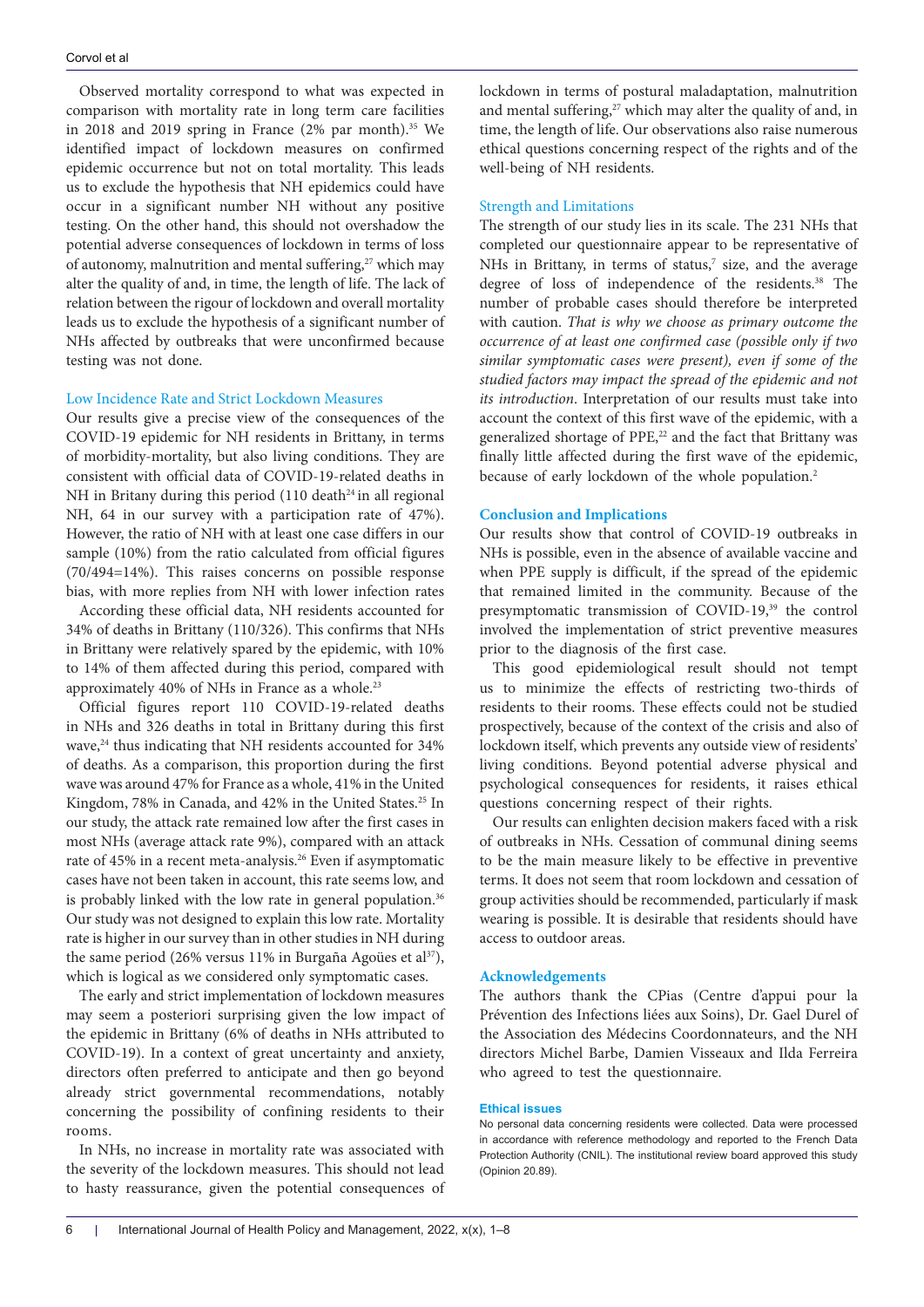#### **Competing interests**

Authors declare that they have no competing interests.

#### **Authors' contributions**

Study concept and design: AC, KC, JFV, and DS. Acquisition of data: AC. Analysis and interpretation of data: AC, KC, JP, FL, FO, JFV, DS. Drafting of the manuscript: AC, KC, JP, JFV, and DS. Critical revision of the manuscript for important intellectual content: AC, KC, JP, FL, FO, JFV, and DS.

#### **Funding**

This work was supported by the French Ministry of Solidarity and Health.

#### **Authors' affiliations**

<sup>1</sup>CIC 1414, Inserm, CHU Rennes, Univ Rennes, Rennes, France. <sup>2</sup>ARENES, UMR 6051, ARENES, CHU Rennes, Univ Rennes, Rennes, France. 3 Department of Geriatrics, CHU Rennes, Rennes, France. 4 Living Lab Ageing and Vulnerability, CHU Rennes, Rennes, France. <sup>5</sup>Inserm, LTSI, UMR 1099, Univ Rennes, Rennes, France.  $^6$ Department of Epidemiology and Public Health, CHU Rennes, Univ Rennes, Rennes, France.

#### **References**

- The Lancet Public Health. COVID-19 in France: challenges and opportunities. *Lancet Public Health*. 2021;6(4):e192. doi:[10.1016/s2468-](https://doi.org/10.1016/s2468-2667(21)00054-2) [2667\(21\)00054-2](https://doi.org/10.1016/s2468-2667(21)00054-2)
- 2. Gaudart J, Landier J, Huiart L, et al. Factors associated with the spatial heterogeneity of the first wave of COVID-19 in France: a nationwide geo-epidemiological study. *Lancet Public Health*. 2021;6(4):e222-e231. doi[:10.1016/s2468-2667\(21\)00006-2](https://doi.org/10.1016/s2468-2667(21)00006-2)
- 3. 2020 Travel regulation in the fight against the spread of the covid-19 virus ministerial decree. [in French]. French government website. [https://www.](https://www.legifrance.gouv.fr/jorf/id/JORFTEXT000041728476?r=xCSy9CJb5U) [legifrance.gouv.fr/jorf/id/JORFTEXT000041728476?r=xCSy9CJb5U](https://www.legifrance.gouv.fr/jorf/id/JORFTEXT000041728476?r=xCSy9CJb5U). Accessed April 12, 2021.
- 4. Salje H, Tran Kiem C, Lefrancq N, et al. Estimating the burden of SARS-CoV-2 in France. *Science*. 2020;369(6500):208-211. doi:[10.1126/science.](https://doi.org/10.1126/science.abc3517) [abc3517](https://doi.org/10.1126/science.abc3517)
- 5. The demography of Covid-19 deaths [in French]. French National Institute for Demographic Research website. [https://dc-covid.site.ined.fr/fr/](https://dc-covid.site.ined.fr/fr/donnees/france/) [donnees/france/.](https://dc-covid.site.ined.fr/fr/donnees/france/) Accessed April 12, 2021.
- 6. Pullano G, Di Domenico L, Sabbatini CE, et al. Underdetection of cases of COVID-19 in France threatens epidemic control. *Nature*. 2021; 590(7844):134-139. doi:[10.1038/s41586-020-03095-6](https://doi.org/10.1038/s41586-020-03095-6)
- 7. Avec un excédent de mortalité de 2 % entre début mars et mi-avril, la Bretagne est une des régions les moins touchées - Insee Analyses Bretagne – 93 [in French]. French National Institute of Statistics and Economic Studies website. <https://www.insee.fr/fr/statistiques/4504839>. Accessed April 12, 2021.
- 8. Etudes et résultats Les personnes âgées dépendantes vivant à domicile en 2015 – Premiers résultats de l'enquête CARE « ménages » [in French]. French Directorate for Research, Studies, Evalutation and Statistics website. [https://www.epsilon.insee.fr/jspui/bitstream/1/62557/1/er1029.](https://www.epsilon.insee.fr/jspui/bitstream/1/62557/1/er1029.pdf) [pdf](https://www.epsilon.insee.fr/jspui/bitstream/1/62557/1/er1029.pdf). Accessed April 12, 2021.
- 9. Etudes et résultats 728 000 résidents en établissements d'hébergement pour personnes âgées en 2015 – Premiers résultats de l'enquête EHPA 2015 [in French]. Paris: French Directorate for Research, Studies, Evalutation and Statistics website. [https://drees.solidarites-sante.gouv.fr/](https://drees.solidarites-sante.gouv.fr/sites/default/files/er1015.pdf) [sites/default/files/er1015.pdf.](https://drees.solidarites-sante.gouv.fr/sites/default/files/er1015.pdf) Accessed April 12, 2021.
- 10. Covid-19 Mesures de protection renforcées / EHPAD-USLD [in French].. French Social Affairs and Health Ministry website. [https://solidarites](https://solidarites-sante.gouv.fr/actualites/presse/communiques-de-presse/article/covid19-mesures-de-protection-renforcees-ehpad-usld)[sante.gouv.fr/actualites/presse/communiques-de-presse/article/covid19](https://solidarites-sante.gouv.fr/actualites/presse/communiques-de-presse/article/covid19-mesures-de-protection-renforcees-ehpad-usld) [mesures-de-protection-renforcees-ehpad-usld.](https://solidarites-sante.gouv.fr/actualites/presse/communiques-de-presse/article/covid19-mesures-de-protection-renforcees-ehpad-usld) Accessed April 27, 2021.
- 11. COVID-19: Stratégie de gestion et d'utilisation des masques de protection [in French]. Paris: French Social Affairs and Health Ministry website. [https://solidarites-sante.gouv.fr/actualites/presse/communiques](https://solidarites-sante.gouv.fr/actualites/presse/communiques-de-presse/article/covid-19-strategie-de-gestion-et-d-utilisation-des-masques-de-protection)[de-presse/article/covid-19-strategie-de-gestion-et-d-utilisation-des](https://solidarites-sante.gouv.fr/actualites/presse/communiques-de-presse/article/covid-19-strategie-de-gestion-et-d-utilisation-des-masques-de-protection)[masques-de-protection](https://solidarites-sante.gouv.fr/actualites/presse/communiques-de-presse/article/covid-19-strategie-de-gestion-et-d-utilisation-des-masques-de-protection). Accessed April 27, 2021.
- 12. Avis du Comité national consultatif d'éthique sur le renforcement des mesures de protection des résidents des établissements d'hébergement pour personnes âgées [in French]. French Social Affairs and Health Ministry website. [https://solidarites-sante.gouv.fr/IMG/pdf/200401-\\_cp\\_](https://solidarites-sante.gouv.fr/IMG/pdf/200401-_cp_ccne_avis_ehpad.pdf) [ccne\\_avis\\_ehpad.pdf.](https://solidarites-sante.gouv.fr/IMG/pdf/200401-_cp_ccne_avis_ehpad.pdf) Accessed April 27, 2021.
- 13. prise en charge des personnes à risque de formes graves [in French]. French High Council for Public Health website. [https://www.hcsp.fr/](https://www.hcsp.fr/Explore.cgi/AvisRapportsDomaine?clefr=790)

[Explore.cgi/AvisRapportsDomaine?clefr=790.](https://www.hcsp.fr/Explore.cgi/AvisRapportsDomaine?clefr=790) Accessed April 12, 2021.

- 14. Protocole relatif aux consignes applicables sur le confinement dans les ESSMS et unités de soins de longue durée [in French]. French Social Affairs and Health Ministry website. [https://solidarites-sante.gouv.fr/IMG/](https://solidarites-sante.gouv.fr/IMG/pdf/protocole_relatif_aux_consignes_applicables_sur_le_confinement_dans_les_essms_et_unites_de_soins_de_longue_duree.pdf) [pdf/protocole\\_relatif\\_aux\\_consignes\\_applicables\\_sur\\_le\\_confinement\\_](https://solidarites-sante.gouv.fr/IMG/pdf/protocole_relatif_aux_consignes_applicables_sur_le_confinement_dans_les_essms_et_unites_de_soins_de_longue_duree.pdf) dans les essms et unites de soins de longue duree.pdf. Accessed April 27, 2021.
- 15. Grabowski DC, Mor V. Nursing home care in crisis in the wake of COVID-19. *JAMA*. 2020;324(1):23-24. doi[:10.1001/jama.2020.8524](https://doi.org/10.1001/jama.2020.8524)
- 16. Fallon A, Dukelow T, Kennelly SP, O'Neill D. COVID-19 in nursing homes. *QJM*. 2020;113(6):391-392. doi[:10.1093/qjmed/hcaa136](https://doi.org/10.1093/qjmed/hcaa136)
- 17. Cofais C, Veillard D, Farges C, et al. COVID-19 epidemic: regional organization centered on nursing homes. *J Am Geriatr Soc*. 2020; 68(10):2191-2193. doi:[10.1111/jgs.16687](https://doi.org/10.1111/jgs.16687)
- 18. Brown L, Mossabir R, Harrison N, Brundle C, Smith J, Clegg A. Life in lockdown: a telephone survey to investigate the impact of COVID-19 lockdown measures on the lives of older people (≥75 years). *Age Ageing*. 2021;50(2):341-346. doi[:10.1093/ageing/afaa255](https://doi.org/10.1093/ageing/afaa255)
- 19. Structure régionale d'appui à la qualité et sécurité des soins (SRA-CAPPS). Regional Health Agency of Brittany website. [http://www.](http://www.bretagne.ars.sante.fr/structure-regionale-dappui-la-qualite-et-securite-des-soins-sra-capps) [bretagne.ars.sante.fr/structure-regionale-dappui-la-qualite-et-securite](http://www.bretagne.ars.sante.fr/structure-regionale-dappui-la-qualite-et-securite-des-soins-sra-capps)[des-soins-sra-capps](http://www.bretagne.ars.sante.fr/structure-regionale-dappui-la-qualite-et-securite-des-soins-sra-capps). Accessed April 27, 2021.
- 20. Hanley JA. Appropriate uses of multivariate analysis. *Annu Rev Public Health*. 1983;4:155-180. doi[:10.1146/annurev.pu.04.050183.001103](https://doi.org/10.1146/annurev.pu.04.050183.001103)
- 21. Les soins en EHPAD: AGGIR-PATHOS. CNSA. French National Solidarity Fund for Autonomy for Senior Citizens and Disabled people website. [https://www.cnsa.fr/outils-methodes-et-territoires/organisation-de-loffre/](https://www.cnsa.fr/outils-methodes-et-territoires/organisation-de-loffre/les-soins-en-ehpad-aggir-pathos) [les-soins-en-ehpad-aggir-pathos.](https://www.cnsa.fr/outils-methodes-et-territoires/organisation-de-loffre/les-soins-en-ehpad-aggir-pathos) Accessed April 27, 2021.
- 22. Lemke C. D'inutile à obligatoire: chronologie d'une tergiversation française sur le port du masque [in French]. Sciences et Avenir. July 17, 2020. [https://www.sciencesetavenir.fr/politique/port-du-masque-obligatoire](https://www.sciencesetavenir.fr/politique/port-du-masque-obligatoire-une-chronologie-de-la-tergiversation-francaise_146003)[une-chronologie-de-la-tergiversation-francaise\\_146003](https://www.sciencesetavenir.fr/politique/port-du-masque-obligatoire-une-chronologie-de-la-tergiversation-francaise_146003). Accessed April 27, 2021.
- 23. Belmin J, Georges S, Franke F, et al. Coronavirus disease 2019 in French residential care facilities: a nationwide study. *J Am Med Dir Assoc*. 2021;22(6):1142-1145. doi[:10.1016/j.jamda.2021.03.013](https://doi.org/10.1016/j.jamda.2021.03.013)
- 24. COVID-19: point épidémiologique en Bretagne du 11 juin 2020. French National Agency of Public Health website [in French]. [http://](http://www.santepubliquefrance.fr/regions/bretagne/documents/bulletin-regional/2020/covid-19-point-epidemiologique-en-bretagne-du-11-juin-2020) [www.santepubliquefrance.fr/regions/bretagne/documents/bulletin](http://www.santepubliquefrance.fr/regions/bretagne/documents/bulletin-regional/2020/covid-19-point-epidemiologique-en-bretagne-du-11-juin-2020)[regional/2020/covid-19-point-epidemiologique-en-bretagne-du-11](http://www.santepubliquefrance.fr/regions/bretagne/documents/bulletin-regional/2020/covid-19-point-epidemiologique-en-bretagne-du-11-juin-2020) [juin-2020.](http://www.santepubliquefrance.fr/regions/bretagne/documents/bulletin-regional/2020/covid-19-point-epidemiologique-en-bretagne-du-11-juin-2020) Accessed April 27, 2021.
- 25. Sepulveda ER, Stall NM, Sinha SK. A comparison of COVID-19 mortality rates among long-term care residents in 12 OECD countries. *J Am Med Dir Assoc*. 2020;21(11):1572-1574.e3. doi[:10.1016/j.jamda.2020.08.039](https://doi.org/10.1016/j.jamda.2020.08.039)
- 26. Hashan MR, Smoll N, King C, et al. Epidemiology and clinical features of COVID-19 outbreaks in aged care facilities: a systematic review and meta-analysis. *EClinicalMedicine*. 2021;33:100771. doi[:10.1016/j.](https://doi.org/10.1016/j.eclinm.2021.100771) [eclinm.2021.100771](https://doi.org/10.1016/j.eclinm.2021.100771)
- 27. Brooks SK, Webster RK, Smith LE, et al. The psychological impact of quarantine and how to reduce it: rapid review of the evidence. *Lancet*. 2020;395(10227):912-920. doi:[10.1016/s0140-6736\(20\)30460-8](https://doi.org/10.1016/s0140-6736(20)30460-8)
- 28. Qiu X, Nergiz AI, Maraolo AE, Bogoch, II, Low N, Cevik M. The role of asymptomatic and pre-symptomatic infection in SARS-CoV-2 transmission-a living systematic review. *Clin Microbiol Infect*. 2021; 27(4):511-519. doi:[10.1016/j.cmi.2021.01.011](https://doi.org/10.1016/j.cmi.2021.01.011)
- 29. McLaren-Hedwards T, D'Cunha K, Elder-Robinson E, et al. Effect of communal dining and dining room enhancement interventions on nutritional, clinical and functional outcomes of patients in acute and subacute hospital, rehabilitation and aged-care settings: a systematic review. *Nutr Diet*. 2021. doi:[10.1111/1747-0080.12650](https://doi.org/10.1111/1747-0080.12650)
- 30. Bulfone TC, Malekinejad M, Rutherford GW, Razani N. Outdoor transmission of SARS-CoV-2 and other respiratory viruses: a systematic review. *J Infect Dis*. 2021;223(4):550-561. doi:[10.1093/infdis/jiaa742](https://doi.org/10.1093/infdis/jiaa742)
- 31. ComCor study on places of infection with SARS-CoV-2: where are French people catching the virus? Institut Pasteur website. [https://www.pasteur.](https://www.pasteur.fr/en/press-area/press-documents/comcor-study-places-infection-sars-cov-2-where-are-french-people-catching-virus) [fr/en/press-area/press-documents/comcor-study-places-infection-sars](https://www.pasteur.fr/en/press-area/press-documents/comcor-study-places-infection-sars-cov-2-where-are-french-people-catching-virus)[cov-2-where-are-french-people-catching-virus.](https://www.pasteur.fr/en/press-area/press-documents/comcor-study-places-infection-sars-cov-2-where-are-french-people-catching-virus) Accessed April 27, 2021.
- 32. van den Berg MEL, Winsall M, Dyer SM, Breen F, Gresham M, Crotty M. Understanding the barriers and enablers to using outdoor spaces in nursing homes: a systematic review. *Gerontologist*. 2020;60(4):e254-e269. doi:[10.1093/geront/gnz055](https://doi.org/10.1093/geront/gnz055)
- 33. White EM, Kosar CM, Feifer RA, et al. Variation in SARS-CoV-2 prevalence